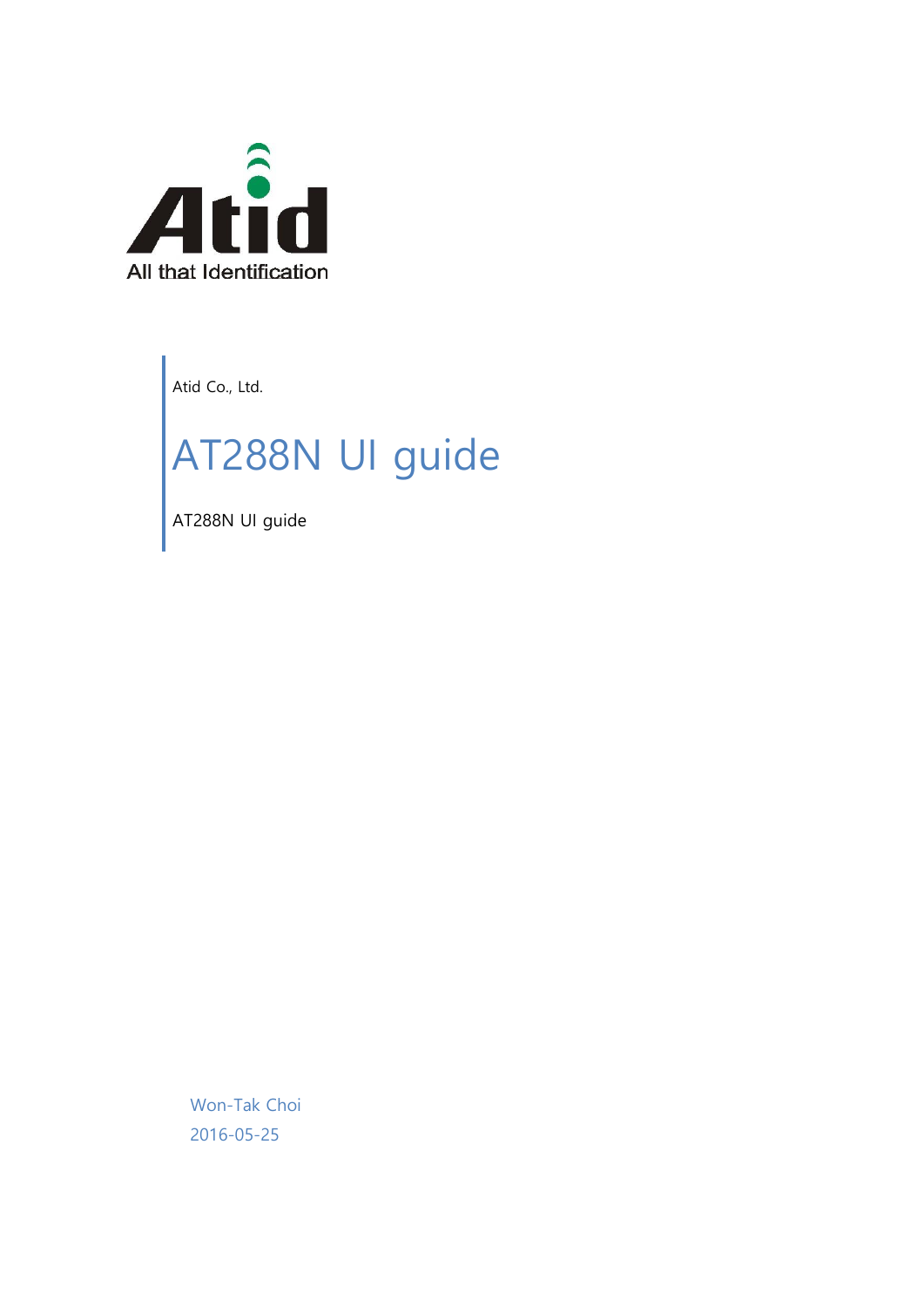| <b>Atid</b><br>AT288N UI guide<br>All That Identification |          |        |              |      |            |       |         |                  |  |
|-----------------------------------------------------------|----------|--------|--------------|------|------------|-------|---------|------------------|--|
| AT288N UI guide                                           |          |        |              |      |            | Corp. |         | Atid Co., Ltd.   |  |
| Document                                                  | Ui guide | Writer | Won-Tak Choi | Date | 2016-05-25 |       | Version | v <sub>0.3</sub> |  |

#### History

| Ver.             | Releasing Date | Contents                 | Writer       | Remark        |
|------------------|----------------|--------------------------|--------------|---------------|
| V <sub>0.1</sub> | 2016-02-24     | Draft                    | Won-Tak Choi | First Release |
| V <sub>0.2</sub> | 2016-04-16     | Unique Amended           | Won-Tak Choi | Modified      |
| V <sub>0.3</sub> | 2016-05-25     | LED Indicator Re-Defined | Won-Tak Choi | Modified      |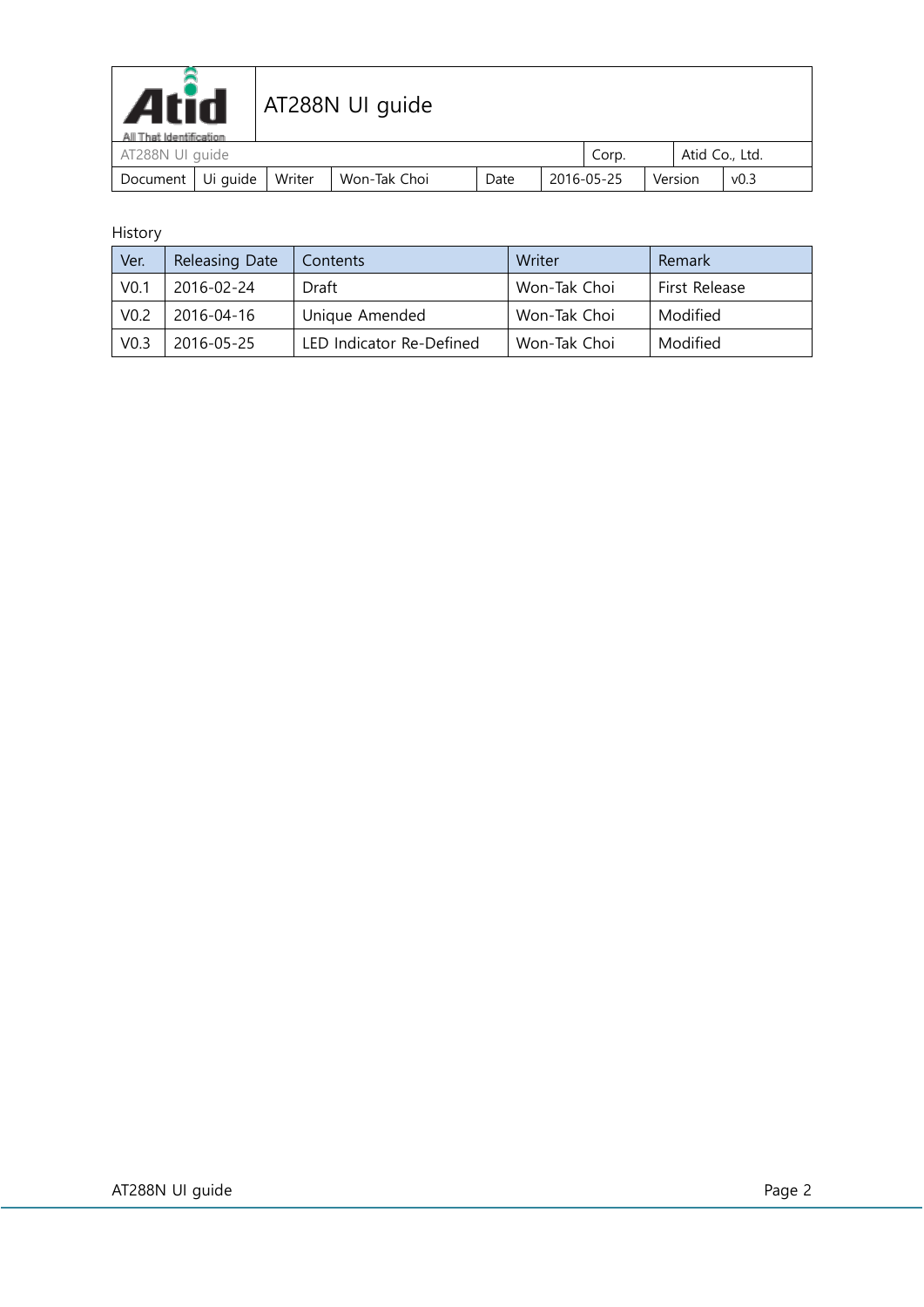

| - All That Identification<br>AT288N UI quide |        |              |      | Corp.      | Atid Co., Ltd. |                  |  |
|----------------------------------------------|--------|--------------|------|------------|----------------|------------------|--|
| Document   Ui guide                          | Writer | Won-Tak Choi | Date | 2016-05-25 | Version        | v <sub>0.3</sub> |  |

# **Contents**

| 1              |      |                 |        |
|----------------|------|-----------------|--------|
|                | 1.1  |                 |        |
|                | 1.2  |                 |        |
|                |      | 1.2.1           |        |
|                |      | 1.2.2           |        |
|                | 1.3  |                 |        |
|                | 1.4  |                 |        |
|                | 1.5  |                 |        |
|                | 1.6  |                 |        |
|                |      | 1.6.1           |        |
|                |      | 1.6.2           |        |
|                |      | 1.6.3           |        |
|                |      |                 |        |
|                |      | 1.7.1           |        |
|                | 1.8  |                 |        |
|                |      | 1.8.1           |        |
|                | 1.9  |                 |        |
|                | 1.10 |                 |        |
|                | 1.11 |                 |        |
|                | 1.12 |                 |        |
|                |      | 1.12.1          |        |
|                |      | 1.12.2          |        |
|                |      | 1.12.3          |        |
|                |      | 1.12.4          |        |
| $\overline{c}$ |      |                 |        |
|                | 2.1  |                 |        |
|                | 2.2  |                 |        |
|                | 2.3  |                 |        |
|                | 2.4  |                 |        |
|                |      | 2.4.1           |        |
|                |      | 2.4.2           |        |
|                |      | 2.4.3           |        |
|                |      | 2.4.4           |        |
|                | 2.5  |                 |        |
|                |      | AT288N UI guide | Page 3 |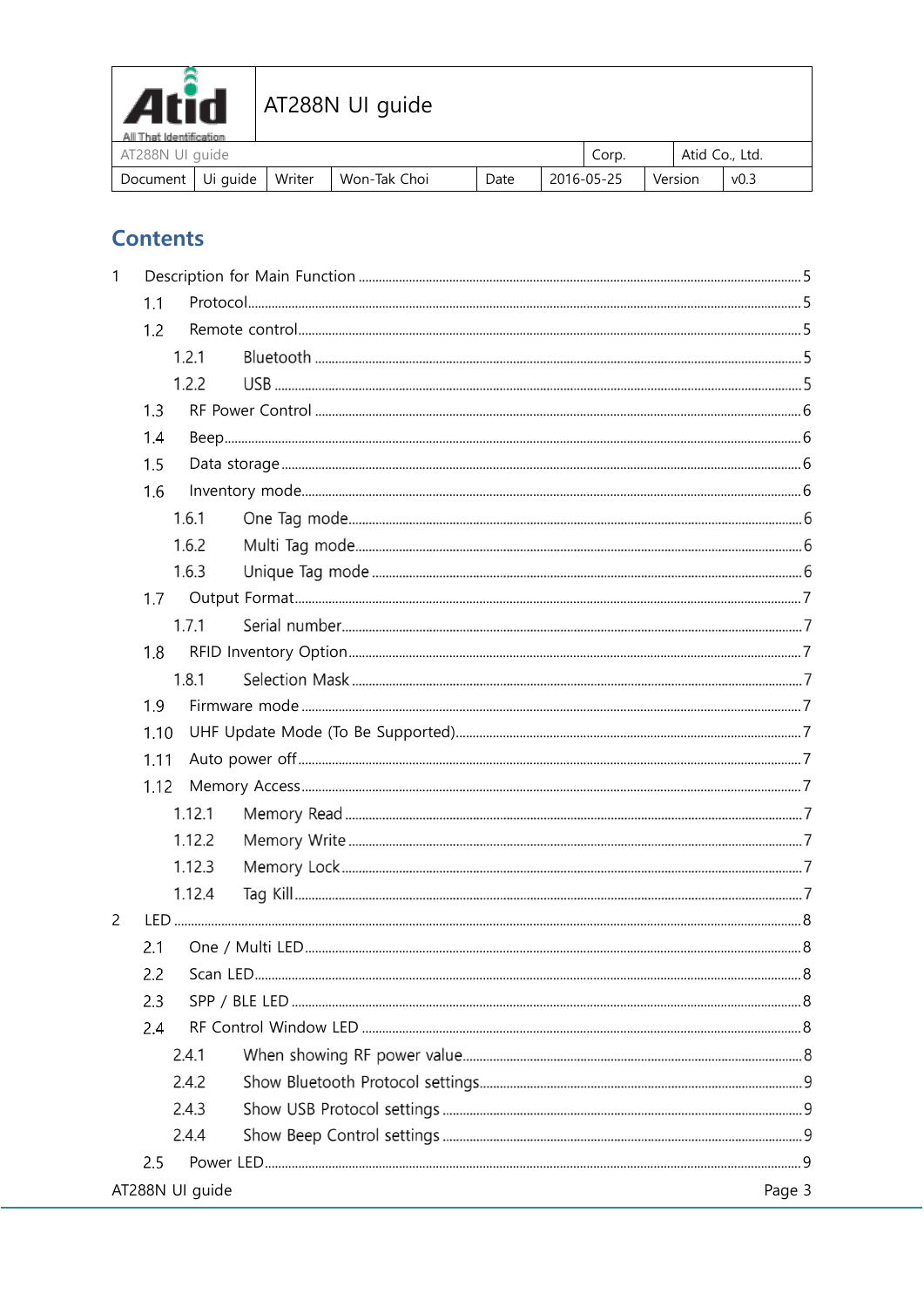

| АШ ГЛЯЕ ЮМПЕШСЯЦОМ<br>AT288N UI guide |        |                |      | Corp.      | Atid Co., Ltd. |      |  |
|---------------------------------------|--------|----------------|------|------------|----------------|------|--|
| Document   Ui guide                   | Writer | l Won-Tak Choi | Date | 2016-05-25 | Version        | v0.3 |  |

|   | 2.6 |       |  |
|---|-----|-------|--|
|   |     | 2.6.1 |  |
|   |     | 2.6.2 |  |
|   | 2.7 |       |  |
|   |     | 2.7.1 |  |
|   |     | 2.7.2 |  |
| 3 |     |       |  |
|   | 3.1 |       |  |
|   |     | 3.1.1 |  |
|   |     | 3.1.2 |  |
|   | 3.2 |       |  |
|   |     | 3.2.1 |  |
|   |     | 3.2.2 |  |
|   |     |       |  |
|   |     | 3.3.1 |  |
|   |     | 3.3.2 |  |
|   |     |       |  |
|   |     | 3.4.1 |  |
|   |     | 3.4.2 |  |
|   | 3.5 |       |  |
|   | 3.6 |       |  |
|   | 3.7 |       |  |
|   | 3.8 |       |  |
| 4 |     |       |  |
|   |     |       |  |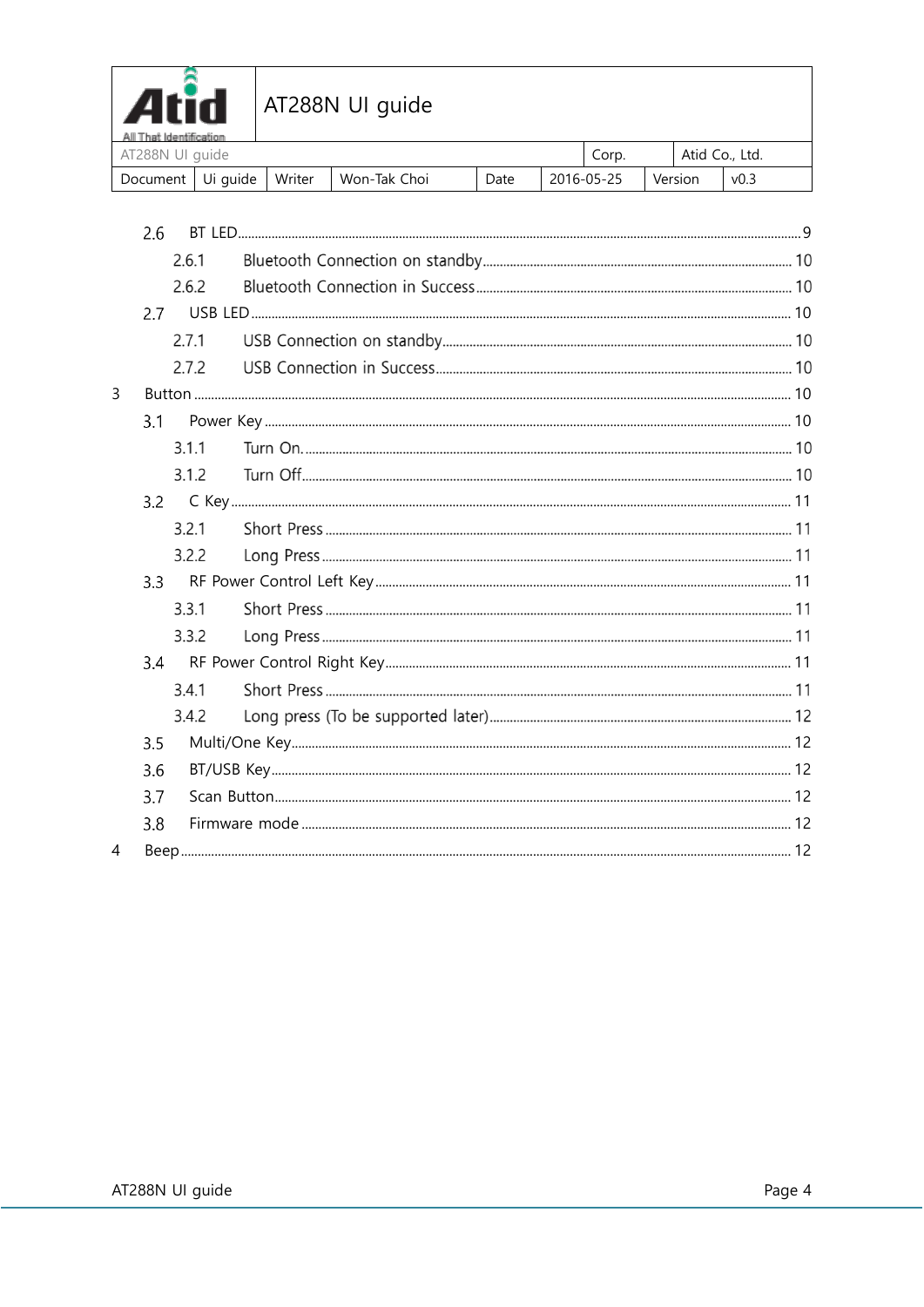

# <span id="page-4-1"></span><span id="page-4-0"></span>**1 Description for Main Function**

#### 1.1 Protocol

It is designated to select neither ISO/IEC 18000-6C or ISO/IEC 18000-6B, but ISO/IEC 18000- 6B is not available at present. It will be supporting in the near future.

#### <span id="page-4-2"></span>1.2 Remote control

AT288N can be used by both Bluetooth and USB. For the detailed information, Bluetooth Protocol can be set up among SPP, HID and BLE **(To be supported)**. Also USB protocol can be set up by either VCP or HID.

#### 1.2.1 Bluetooth

#### BTH SPP

The connection can be available using Serial Profile Protocol and Data to be transmitted will be uploaded to Serial Port (COM Port) of upper level device. Upper level device should produce the additional program for utilizing the transmitted data.

#### BTH HID

The connection can be available using Human Interface Device and Data to be transmitted will be uploaded on the cursor as like Keyboard typing. The caution should be needed in using the device since the difference between the data read by actual device and data on the cursor can be occurred in accordance with keyboard language setting of upper level device

#### BTH BLE

The connection can be available using Bluetooth low energy and possible to use in IOS. The reading distance is shorter than existing Bluetooth, but effectivity is better than existing one.

#### 1.2.2 USB

USB VCP

AT288N UI guide **Page 5** and the Page 5 and the Page 5 and the Page 5 and the Page 5 and the Page 5 and the Page 5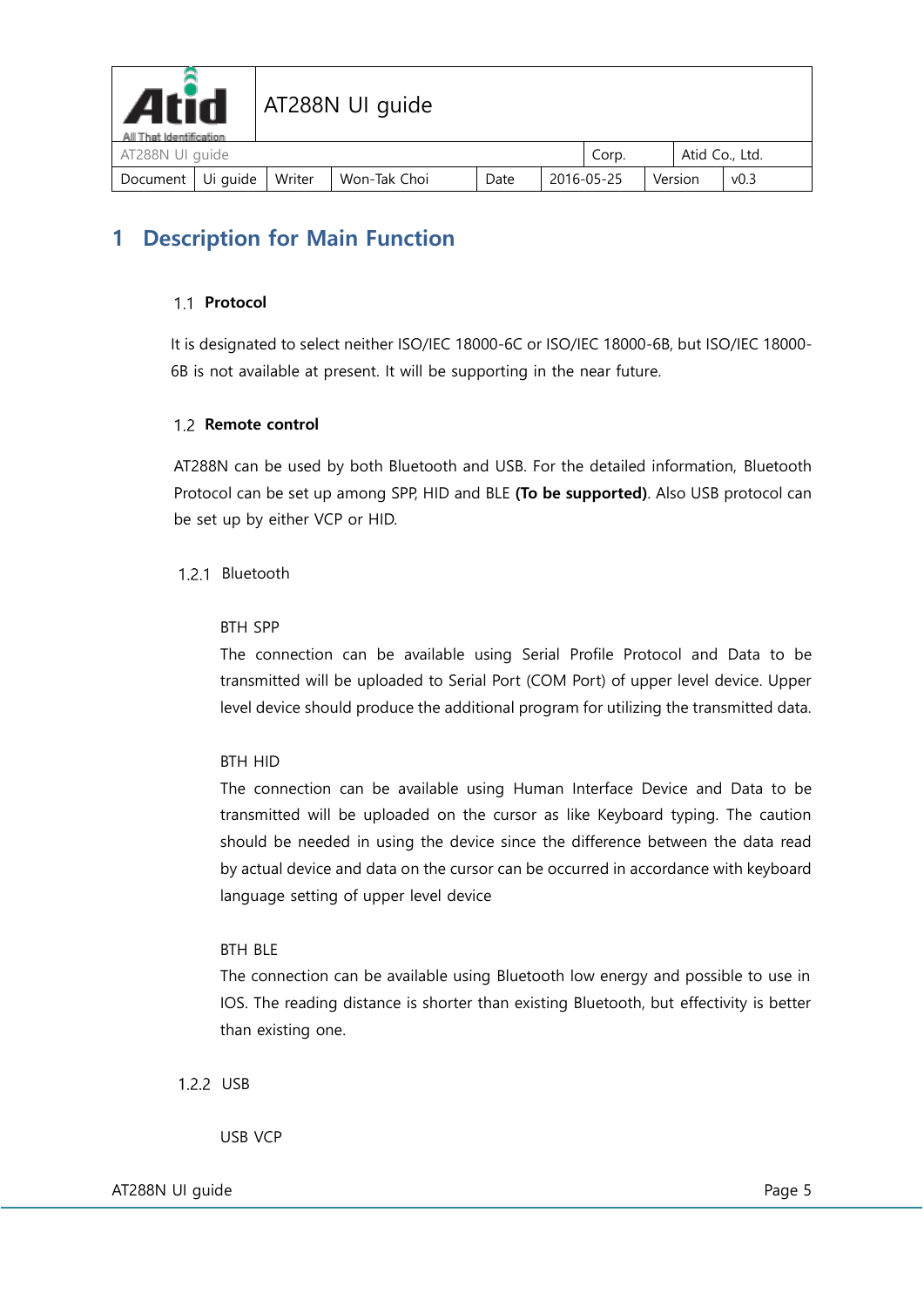| <b>Atid</b><br>All That Identification |        | AT288N UI guide |      |                       |       |  |                |  |
|----------------------------------------|--------|-----------------|------|-----------------------|-------|--|----------------|--|
| AT288N UI guide                        |        |                 |      |                       | Corp. |  | Atid Co., Ltd. |  |
| Document Ui guide                      | Writer | Won-Tak Choi    | Date | 2016-05-25<br>Version |       |  | v0.3           |  |

The connection can be available using Serial Profile Protocol and the data to be read will be uploaded to Serial Port (COM Port) of upper level device. Upper level device should produce the additional program for utilizing the transmitted data

#### USB HID

The connection can be available using Human Interface Device and Data to be transmitted will be uploaded on the cursor as like Keyboard typing. The caution should be needed in using the device since the difference between the data read by actual device and data on the cursor can be occurred in accordance with keyboard language setting of upper level device

#### <span id="page-5-0"></span>1.3 RF Power Control

Output power of RFID Module can be controlled by pressing the RF Power Control Left Key and RF Power Control Right Key. Level is set from 11 to 30.

#### <span id="page-5-1"></span>**Beep**

When reading the tag or pressing the button, Beep will be working. Beep function can be power-off state in accordance with user.

#### <span id="page-5-2"></span>1.5 Data storage

Not only transmitting the data to remote control in the real time, but also transmitting the data to remote control at once after saving it in local storage is available.

#### <span id="page-5-3"></span>**1.6 Inventory mode**

1.6.1 One Tag mode

If just one tag is read, this mode will make tag reading stop

#### 1.6.2 Multi Tag mode

In this mode, tag will be continuously reading regardless of duplication

#### 1.6.3 Unique Tag mode

In this mode, tag will be continuously reading like Multi tag mode, but the difference is that same tag will be reading just once time.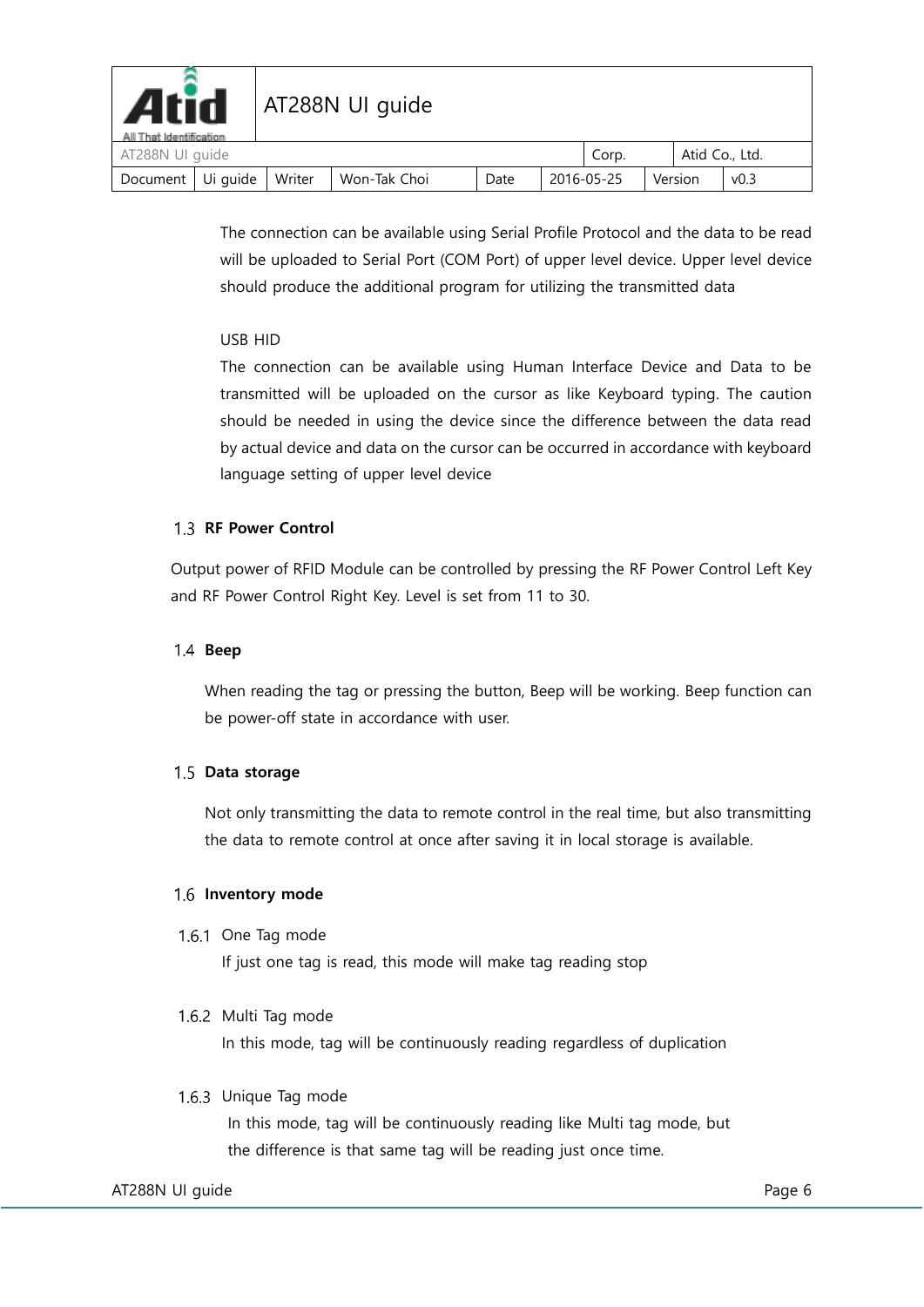

| AT288N UI guide              |  |              |      |            | Corp. | Atid Co., Ltd. |                  |
|------------------------------|--|--------------|------|------------|-------|----------------|------------------|
| Document   Ui guide   Writer |  | Won-Tak Choi | Date | 2016-05-25 |       | Version        | v <sub>0.3</sub> |

#### <span id="page-6-0"></span>**Output Format**

1.7.1 Serial number

Serial number will be shown in front of the tag

#### <span id="page-6-1"></span>1.8 RFID Inventory Option

#### 1.8.1 Selection Mask

Neither random tag only inventories or all tags except for random tags inventory.

#### <span id="page-6-2"></span>**Firmware mode**

This mode can be possible to set in state of power-off. To work this mode, press scan button and power key simultaneously. Firmware update for AT288 is available in this mode and pressing the power key makes it revert to the original state.

#### <span id="page-6-3"></span>1.10 UHF Update Mode (To Be Supported)

To work this mode, press RF Power Control Right Key. Firmware for UHF Module is available in this mode.

#### <span id="page-6-4"></span>1.11 Auto power off

For this function, device will be power-off after designated time.

#### <span id="page-6-5"></span>**1.12 Memory Access**

1.12.1 Memory Read

This is the function to read the tag by directly accessing the memory

1.12.2 Memory Write

This is the function to write the tag by directly accessing the memory.

1.12.3 Memory Lock

This is the function to lock the tag by directly accessing the memory.

1.12.4 Tag Kill

This is the function to kill the tag by directly accessing the memory. If user does tag kill, it is not possible to revert to the tag.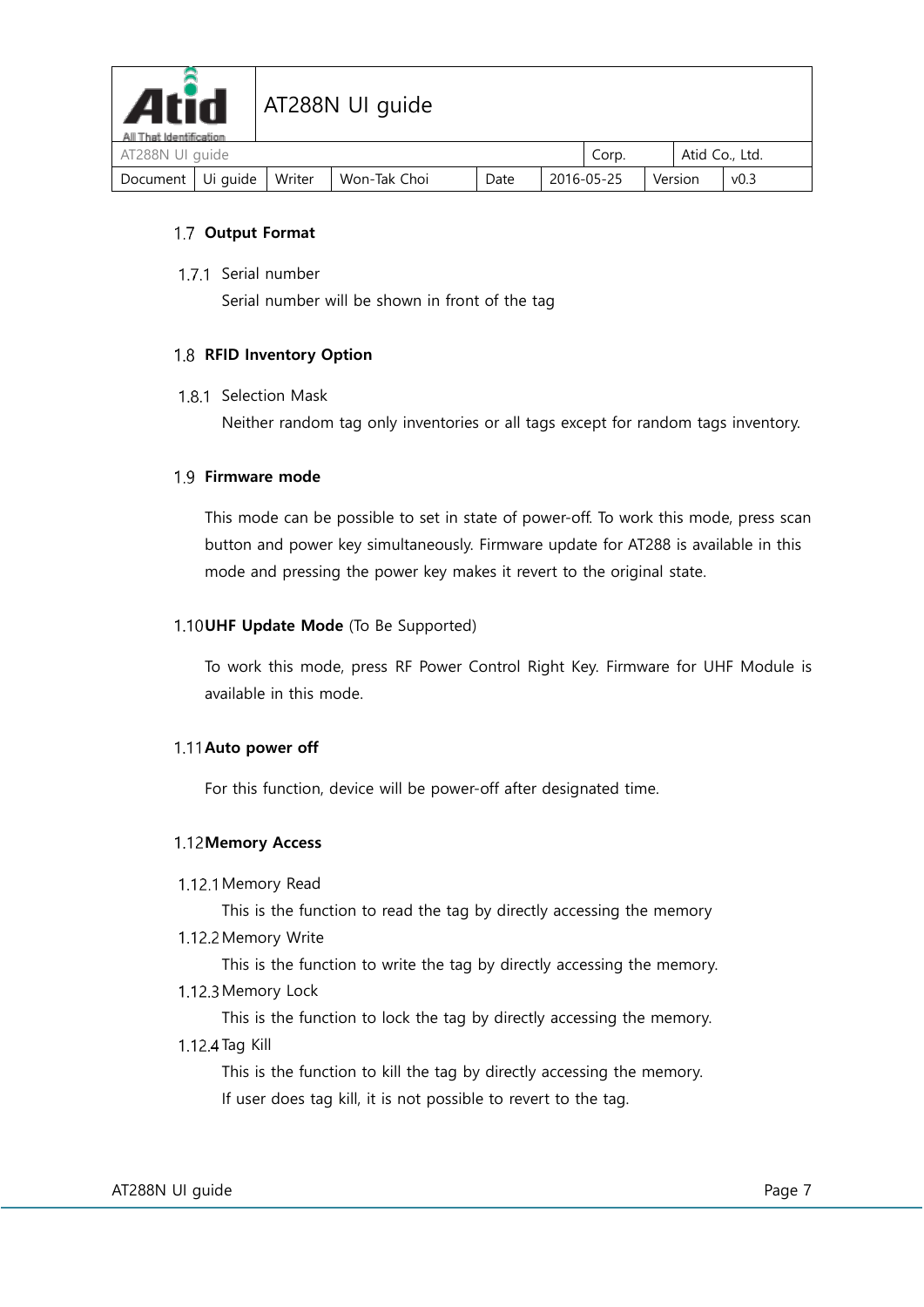

| AT288N UI guide              |  |              |      |            | Corp. | Atid Co., Ltd. |                  |  |
|------------------------------|--|--------------|------|------------|-------|----------------|------------------|--|
| Document   Ui guide   Writer |  | Won-Tak Choi | Date | 2016-05-25 |       | Version        | v <sub>0.3</sub> |  |

# <span id="page-7-0"></span>**2 LED**

Changing LED state will let user know on setting and event of AT288N

#### <span id="page-7-1"></span>**One / Multi LED**

In state of One tag mode in Inventory Mode, ONE LED will be turned on and in state of Multi tag mode in inventory mode, Multi LED will be turned on. in state of Unique tag mode, both One and Multi tag mode will be turned on.

#### <span id="page-7-2"></span>2.2 Scan LED

In state-on for scan button, Scan LED is enable and in state-off, Scan LED is disable. If inventory is in success, scan LED will be flickered

#### <span id="page-7-3"></span>**SPP / BLE LED**

In state of neither BTH\_SPP or USB\_VCP, SPP LED will be turned on and in state of BTH\_BLE, BLE\_LED will be turned on. In state of neither BTH\_HID or USB\_HID, both LEDs will be turned off.

#### <span id="page-7-4"></span>**RF Control Window LED**

RF Control Window LED is consisted of 11 pcs of LED. In general, RF Control Window LED shows the setting value for UHF power.

| <b>RF Power Window</b> | <b>RF Power</b> |
|------------------------|-----------------|
| $\bullet$ 000000000    | 11dBm           |
| 0000000000             | 12dBm           |
| 0000000000             | 13dBm           |
| 0000000000             | 14dBm           |
| 0000000000             | 15dBm           |
| 0000000000             | 16dBm           |
| 0000000000             | 17dBm           |
| 0000000000             | 18dBm           |
| 0000●●00000            | 19dBm           |
| ●○○○<br>000            | 20dBm           |

#### 2.4.1 When showing RF power value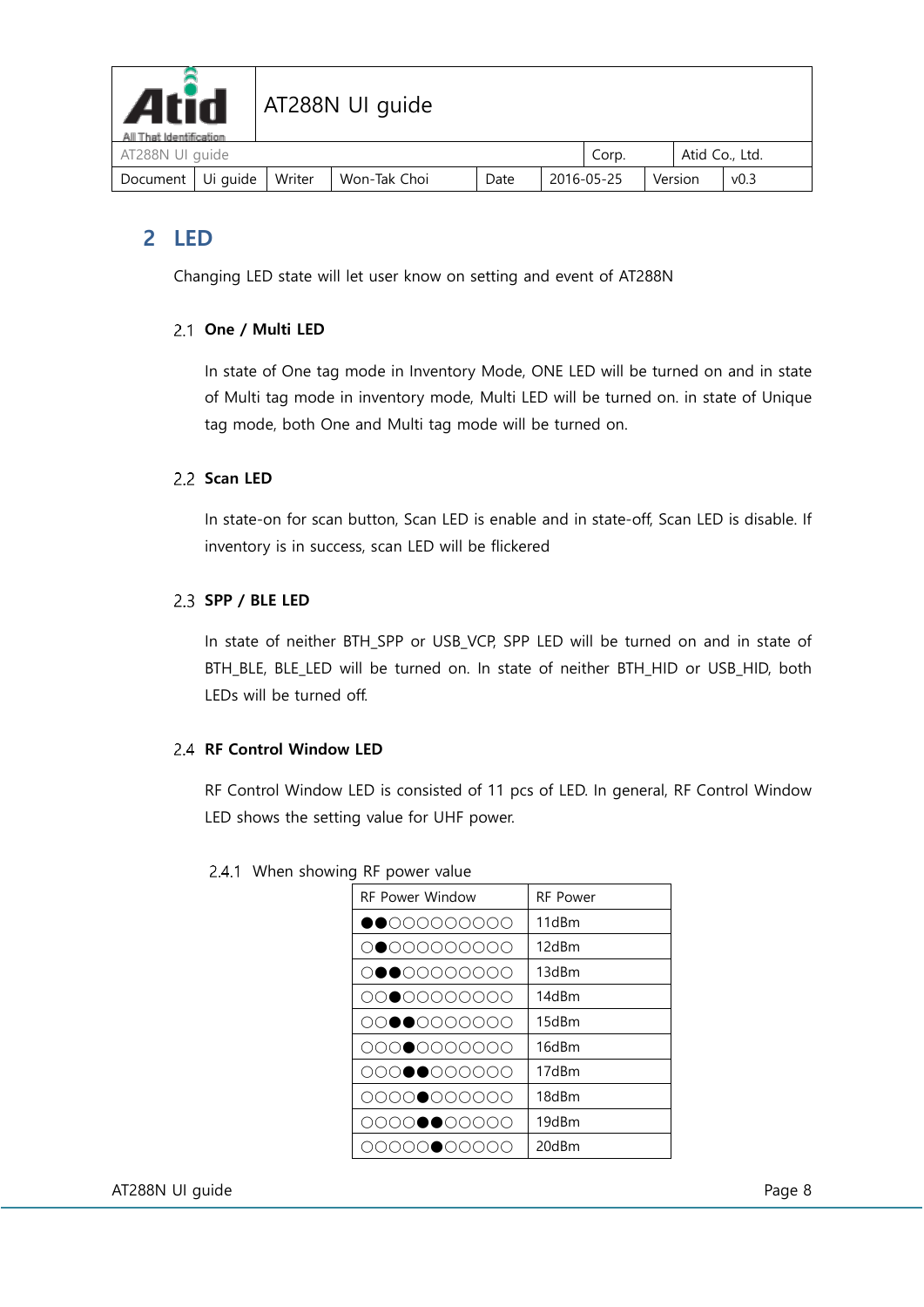| <b>Atid</b><br>All That Identification |          |        | AT288N UI guide |      |            |       |                |      |
|----------------------------------------|----------|--------|-----------------|------|------------|-------|----------------|------|
| AT288N UI guide                        |          |        |                 |      |            | Corp. | Atid Co., Ltd. |      |
| Document                               | Ui guide | Writer | Won-Tak Choi    | Date | 2016-05-25 |       | Version        | v0.3 |

| 00000000000 | 21dBm |
|-------------|-------|
| 00000000000 | 22dBm |
| 00000000000 | 23dBm |
| 00000000000 | 24dBm |
| 00000000000 | 25dBm |
| 00000000000 | 26dBm |
| 00000000●●0 | 27dBm |
| 0000000000  | 28dBm |
| 000000000●● | 29dBm |
| 0000000000  | 30dBm |
|             |       |

#### 2.4.2 Show Bluetooth Protocol settings

| <b>RF Power Window</b> | <b>Bluetooth Protocol</b> |  |  |  |  |
|------------------------|---------------------------|--|--|--|--|
|                        | <b>BTH SPP</b>            |  |  |  |  |
| 00000000000            | <b>BTH HID</b>            |  |  |  |  |
| 000000●●●●●            | RTH RIF                   |  |  |  |  |

#### 2.4.3 Show USB Protocol settings

| <b>RF Power Window</b> | USB Protocol |  |  |  |  |
|------------------------|--------------|--|--|--|--|
| <b></b> 00000000       | USB VCP      |  |  |  |  |
| 00000000000            | USB HID      |  |  |  |  |

#### 2.4.4 Show Beep Control settings

| <b>RF Power Window</b> | Beep Control |
|------------------------|--------------|
| 00000000000            | Beep disable |
| 00000000000            | Beep Enable  |

#### <span id="page-8-0"></span>2.5 **Power LED**

In Low battery, Power LED will be flickered on cycle of 1000ms (Enable 500ms, Disable 500ms). Also, Power LED will be enable, in case device is charged by connecting neither USB or AC-DC Adaptor. If charging the device is not finished, there is Red LED. At the full charging of device, there is Green LED.

#### <span id="page-8-1"></span>**BT LED**

BT LED is only worked, in case comport is set for Bluetooth. It shows if both remote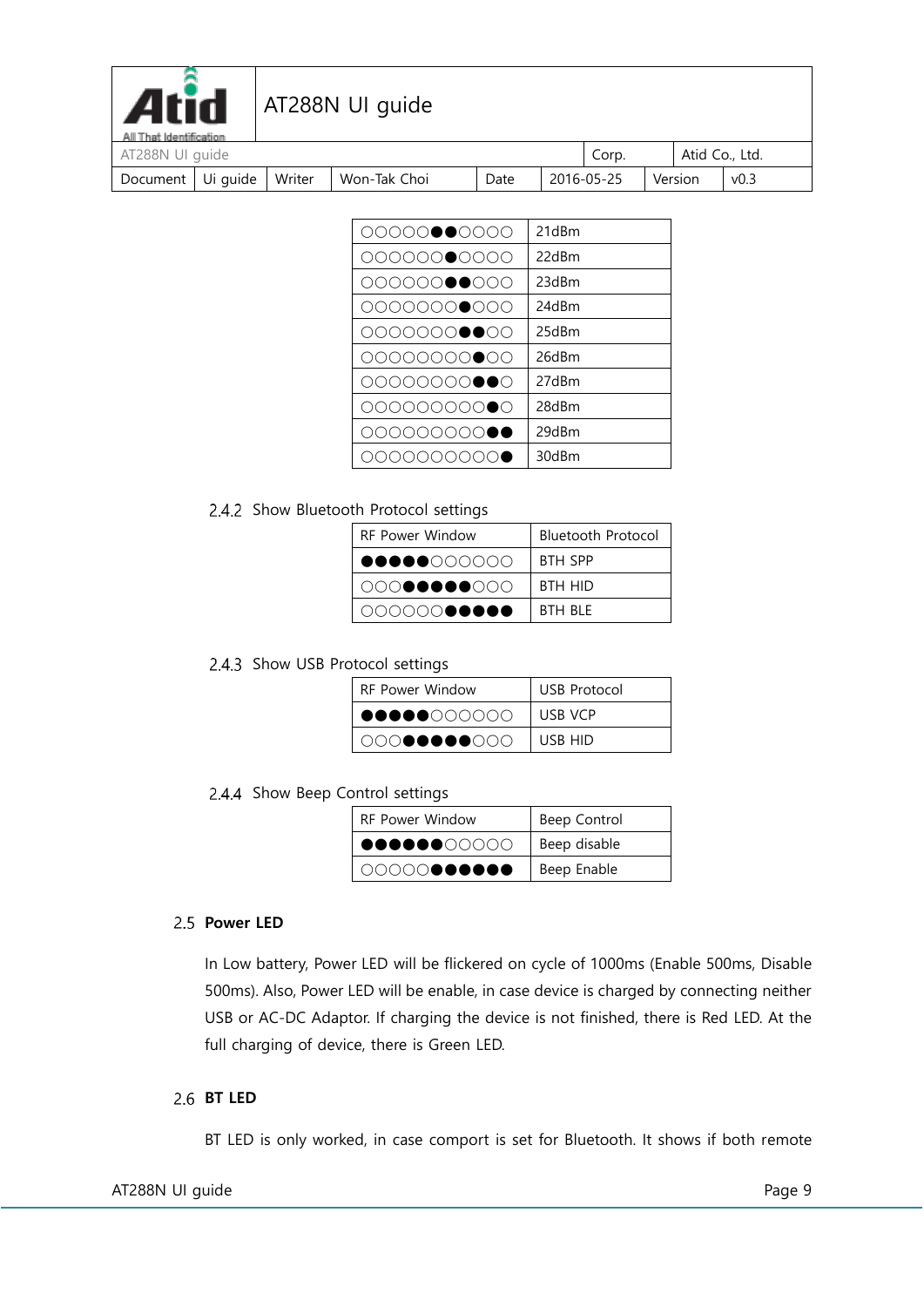| <b>Atid</b><br>AT288N UI quide<br>All That Identification |          |        |              |      |  |            |                |      |
|-----------------------------------------------------------|----------|--------|--------------|------|--|------------|----------------|------|
| AT288N UI quide                                           |          |        |              |      |  | Corp.      | Atid Co., Ltd. |      |
| Document                                                  | Ui guide | Writer | Won-Tak Choi | Date |  | 2016-05-25 | Version        | v0.3 |

control and device is set by Bluetooth or not.

- 2.6.1 Bluetooth Connection on standby
	- BT LED flickers on cycle of 500ms (Enable 100ms, Disable 400ms)
- 2.6.2 Bluetooth Connection in Success BT LED is always on

#### <span id="page-9-0"></span>**USB LED**

USB LED will be only working on comport to change USB. Please check if both remote control and device are connected by USB

- 2.7.1 USB Connection on standby USB LED flickers on cycle of 500ms (Enable 100ms, Disable 400ms)
- 2.7.2 USB Connection in Success USB LED is always on

## <span id="page-9-1"></span>**3 Button**

There are two ways of maneuvering buttons in AT288N; Long press & Shot press. For Short presses, it is recognized and operates when the buttons is released. For Long presses, it is recognized and operates when the button is pressed for more than 2 seconds. Pressing buttons usually refers to the short presses unless otherwise specified.

#### <span id="page-9-2"></span>**Power Key**

Used for turning on/off the device.

- When the device is turned off, pressing the power key for a few seconds will turn on the device.
- When the device is turned on, pressing the power key for a few seconds will turn off the device.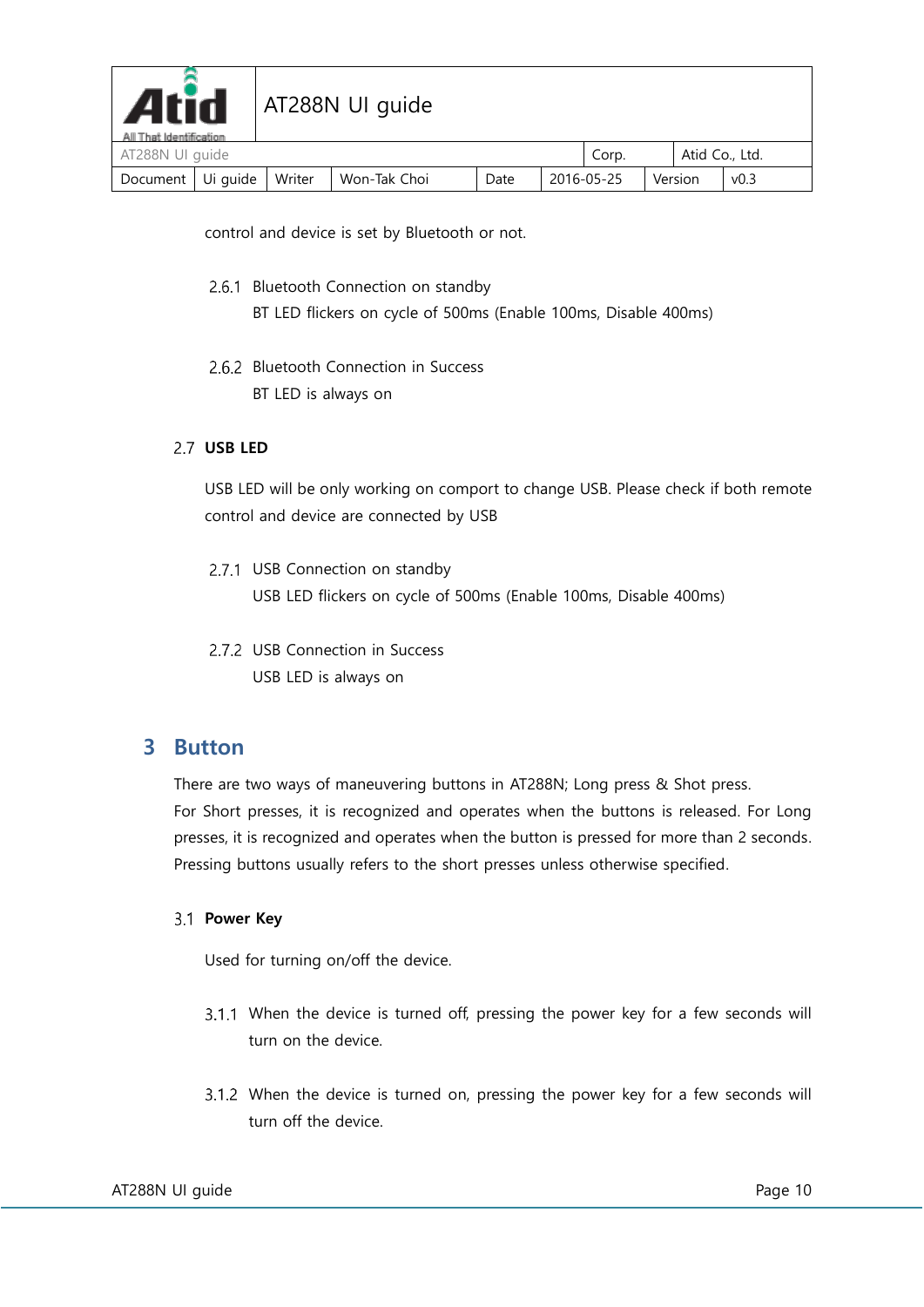

| AT288N UI guide   |  |        |              |      |            | Corp. |  | Atid Co., Ltd. |                  |  |
|-------------------|--|--------|--------------|------|------------|-------|--|----------------|------------------|--|
| Document Ui quide |  | Writer | Won-Tak Choi | Date | 2016-05-25 |       |  | Version        | v <sub>0.3</sub> |  |

#### <span id="page-10-0"></span>**C Key**

There are two functions for C key. For AT288 users, please note the key functions differently in AT288N since AT288N only supports 6C.

#### 3.2.1 Short Press

When C Key is pressed, different Inventory Mode can be selected. One Tag mode-> Multi Tag mode-> Unique Tag mode

#### 3.2.2 Long Press

Long press would enable or disable the Beep Mode.

#### <span id="page-10-1"></span>**RF Power Control Left Key**

There are two functions for RF Power Control Left Key.

#### 3.3.1 Short Press

RF power can be adjusted. 1dBm is decreased per press. The minimum RF power that can be set is 11dBm.

#### 3.3.2 Long Press

Remote Protocol can be selected by long press. If COM PORT setting is USB, USB protocols are selected. If COM PORT setting is BT, BT protocols are selected. It will take 3.5 seconds to apply the mode changes.

For USB protocol, USB VCP  $\rightarrow$  USB HID  $\rightarrow$  USB VCP BT Protocol, BT SPP  $\rightarrow$  BT HID  $\rightarrow$  BT BLE  $\rightarrow$  BT SPP

#### <span id="page-10-2"></span>**RF Power Control Right Key**

There are two functions for RF Power Control Left Key.

#### 3.4.1 Short Press

RF power can be adjusted. 1dBm is increased per press. The maximum RF power that can be set is 30dBm.